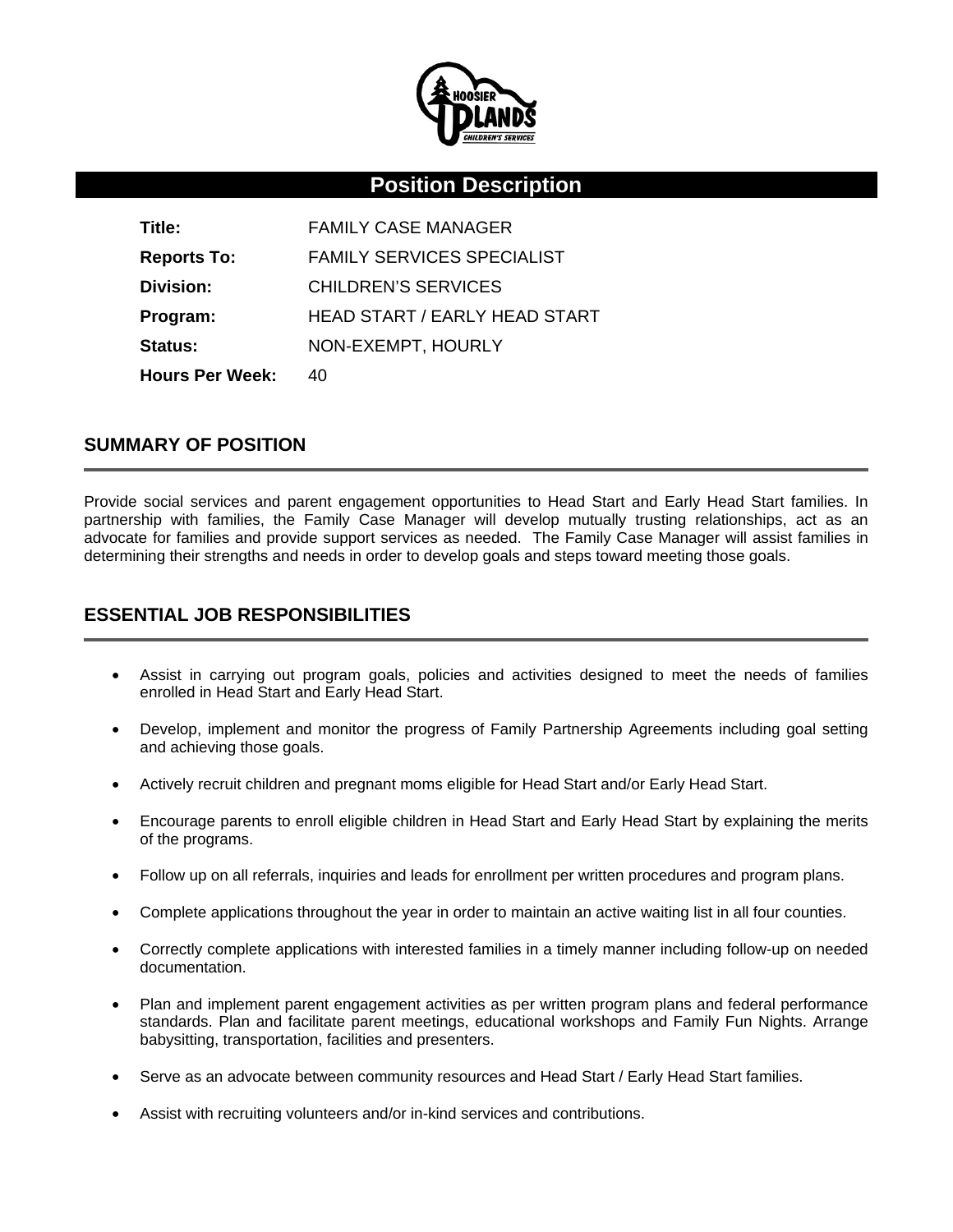- Assist the Health Specialist in obtaining and tracking child health appointments per SOP. Promptly notify the Health Specialist of any concerns regarding a child's health.
- Maintain timely, proper and precise documentation both written and in the child tracking system.
- Fully utilize the child tracking system in order to maintain an up-to-date record keeping system with adequate provisions for confidentiality.
- Confer with Early Education Support Specialist regarding children or families' mental health needs.
- Engage families in volunteering, community service and other ways of contributing to program activities and services.
- Organize Head Start events such as pictures, yearbook, holiday gift distribution and Ready-Set-Read program. Coordinate with Early Head Start as needed.
- Assist with building lasting, reciprocal relationships with community partners through communication, education and collaboration.
- Establish a good rapport with families through regular contact and home visits.
- Assist families with crisis situations through direct services or referrals.
- Accurately complete three assessments on families per year, enter data in child tracking database per guidance, and provide opportunities for families to improve assessment score by offering individualized and group coaching in family outcome areas.
- Follow-up on referrals made in a timely manner. Document all follow-up.
- Assist parent government body as needed.
- Maintain organized, attractive and updated parent information boards or walls in the center.
- Insure that parent orientation is completed with all parents per day care licensing regulations.
- Insure that recruitment and election of parent government and policy council representation is conducted according to the SOP.
- Maintain and submit weekly and monthly reports to supervisor.
- Monitor children's attendance and follow up per SOP. Document all follow up.
- Report any cases of suspected child abuse or neglect, as required by law, in accordance with agency policies and procedures.
- Assist with gathering and accurately documenting in-kind.
- Maintain confidentiality at all times.
- Participate in pre-service and in-service trainings, workshops, seminars and conferences to up-date professional growth and development.
- Participate in reflective coaching each month.
- Create and adhere to career and position goals
- Perform additional duties as deemed necessary by the Director of Children's Services or designee.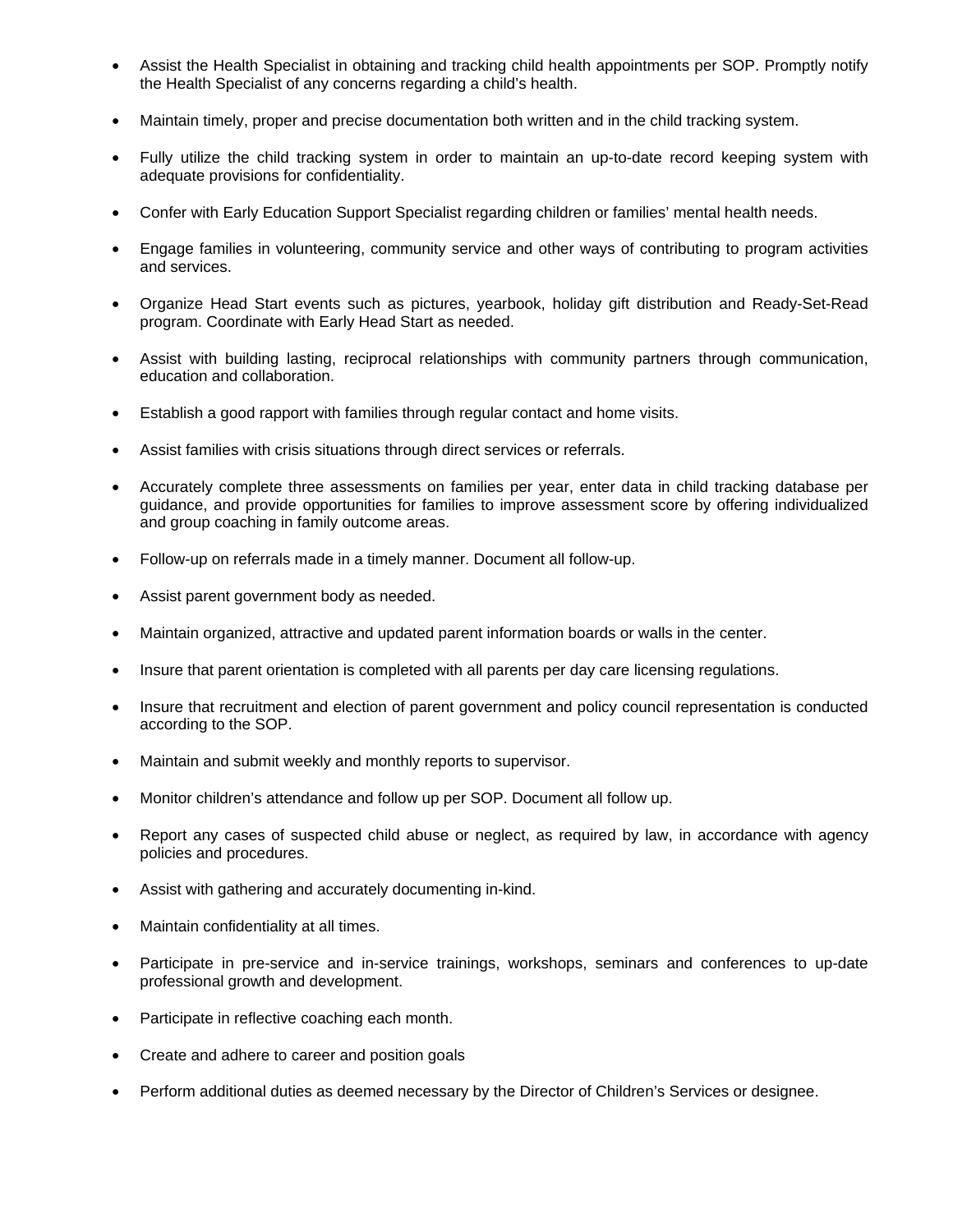- Minimum of a high school diploma or GED. An associate or bachelor's degree in social work or human services is preferred.
- Must obtain a Basic Family Services Credential within two years of hire or beginning the position.
- One year case management, home visiting or working with at-risk families is preferred.
- Must have a valid Indiana Driver's License and proof of insurance. Must have a reliable personal vehicle available for use in business related travel.
- Must submit to a criminal history background check.
- Must obtain a physical within 30 days of hire and update every two years.

# **KNOWLEDGE, SKILLS AND ABILITIES**

- Frequent significant decision and problem solving abilities.
- Strong written and verbal communication skills.
- Intermediate computer skills, internet and e-mail.
- Strong organizational and time management skills, sensitivity to detail, ability to meet tight deadlines and work under pressure.
- Ability to perform mathematical skills including calculating decimals and percentages.
- Must be flexible and non-resistant to change.
- Knowledge of community resources and how to access services for children and families.
- Ability to establish and maintain effective and cordial working relationships with parents, staff and community.
- Ability to work as a team member collaborating with staff, parents and community resources.
- Ability to set and maintain professional boundaries with families.
- Ability to respond appropriately to an emergency or a crisis situation.
- Must be able to understand, interpret and implement policies and procedures.
- Daily kneeling, stooping, bending and sitting on the floor to attend to children's needs.
- Occasional lifting up to 50 lbs.
- Must be available for overnight travel, evening and weekend work as required.
- Must be supportive of the missions of Hoosier Uplands Economic Development Corporation and the Children's Services Division.